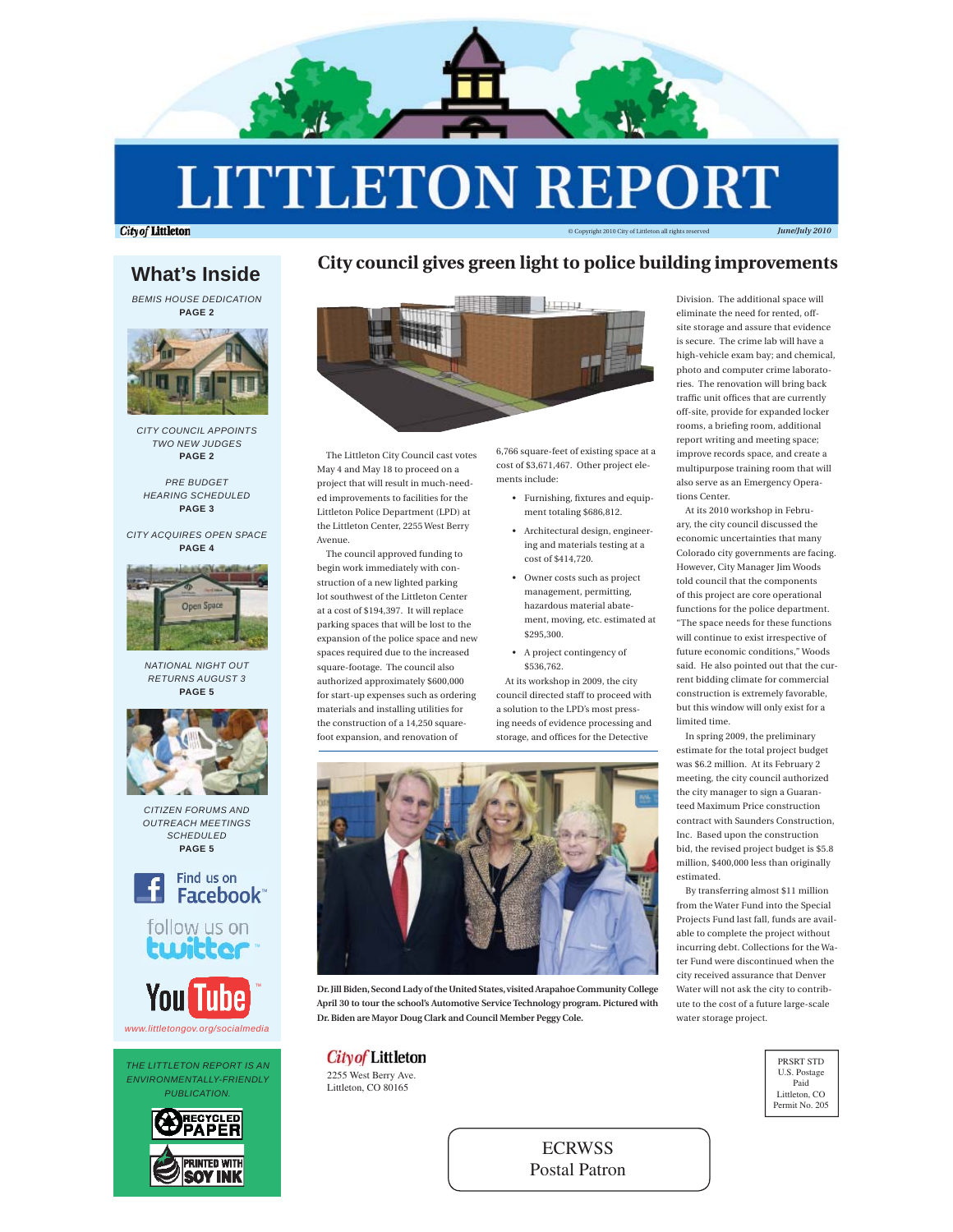

Mayors Night at the Cannery was held April 7. Staff and elected officials from the south metro area canned carrots **for local charities. Littleton chose Interfaith Community Services to receive 440 cans of carrots. The Latter Day Saints (LDS) Church donated the cannery time and materials. Pictured: LDS Stake President Tom Priday, Centennial Mayor Cathy Noon, Littleton Mayor Doug Clark, Greenwood Village Mayor Nancy Sharpe, and Lone Tree Mayor Jim Gunning. Council Members Phil Cernanec and Bruce Stahlman also pitched in.**

## **Home of one of Littleton's most legendary citizens preserved; citizens invited to dedication**

The legend and lifetime contributions of one of Littleton's most prominent citizens will come full circle June 4 when the 1921 Edwin A. Bemis home is officially dedicated and a \$300,000 exterior preservation project is unveiled. The dedication will start at 3 p.m. and will feature remarks by Mayor Doug Clark, History Colorado State Historical Fund (SHF) Director Steve Turner, and Western Welcome Week (WWW) President Janelle Sullivan. Bemis family members traveling from out of state are also expected to attend. The public is welcome and refreshments will be served until 5 p.m.

Bemis co-founded Littleton's beloved 85 year-old community celebration, Western Welcome Week, and founded the Littleton Historical Society. In a twist of fate that is almost too good to be true, the headquarters of WWW and the offices of Historic Littleton Inc. (HLI) are now located in the Bemis home.

The Bemis residence at 5890 South Bemis Street was the family home for 57 years. Bemis died in 1978 and deeded the home to the city. Adjacent to Sterne Park, the home was occupied for many years by an employee of South Suburban Parks and Recreation. After the home sat vacant for a number of years, the Littleton City Council designated it as a Littleton Historic Landmark in 2005. The city council wanted to find a use for the home that would ensure its preservation and meet the needs of the community.

In 2007, the city applied for a grant from the SHF to stabilize and rehabilitate the house. In 2008, the SHF awarded a \$198,483 grant to replace the roof, stabilize the basement support system, rehabilitate the windows and doors, and remove the asbestos shin-



gles. The city added \$93,904 for a total project cost of \$292,387. The home also received a fresh coat of paint in colors that are believed to be like the original colors. South Suburban Parks and Recreation (SSPR) staff cleaned up the overgrown vegetation, installed a sprinkler system, and beautifully landscaped the grounds with labor, supplies and sod donated by local companies.

Edwin Bemis was one of the most influential Littleton residents of the 20th century. He was manager of the Littleton Creamery. He became an apprentice printer at the *Littleton Independent* when he was 11 and purchased it in 1919. He was in the first graduating class of Littleton High School. He became town treasurer, probably the youngest one in Colorado. He was a founding member and the first president of the Littleton Planning Commission. He organized the Arapahoe County Fair Association, and was fire chief and deputy sheriff. Littleton's only library was named in his honor. He became president and managing editor of the Colorado Press Association. He and his sister opened the town's first camera and book shop and the many photographs he took have been invaluable in documenting Littleton's early days.

In addition to the financial support provided by the SHF and the City of Littleton, there was broad-based community support for the project. Special thanks to: White Construction, SSPR, WWW board members and staff, HLI, the Bemis family, Andrews & Anderson Architects, American Civil Constructors, Schultz Industries, Rainbird Corporation, and many individual volunteers.



## **City council appoints two new municipal judges**





*James Anderson Julie Anderson*

The Littleton City Council approved contracts May 4 appointing Julie Anderson and James Anderson (not related) as new municipal judges. They join longtime Municipal Court Judge Jerald G. Kriss who has provided judicial services to the City of Littleton for 28 years. Both new judges began their appointments in mid-May with two-year contracts. They will be compensated at the rate of \$70 per hour.

It is anticipated that the council will discuss the future role of the Presiding Municipal Judge position sometime later this year. As part of the consideration, council will seek additional qualified candidates and determine the selection process.

Julie Anderson was an Associate Judge with the Aurora Municipal Court from 2005-2009. She was a parttime Magistrate for Denver County Court for six years. Previously, she was in private practice for five years with Anderson, Hemmat & Levine, LLC. She earned a Doctor of Jurisprudence in 1992 from the University of Denver College of Law. She has been a member of the Colorado Bar Association since that year.

James Anderson currently serves as a Municipal Relief Judge for the Aurora Municipal Court and an Assistant Municipal Judge for the Centennial Municipal Court. He was a District Court Magistrate for the State of Colorado Judicial Department for eight years where he presided over a family court division. He was also a Deputy District Attorney in the First Judicial District Attorney's Office.

Relief Judges Dorothy Tomasetti and Steven Katzman will continue to serve in a backup capacity.

## **The buzz about chickens, bees, pigeons and dogs**

Chickens and pigeons and bees, oh my….

In recent issues of *Sunset Magazine* and the *Denver Post,* there have been articles about a growing trend toward small-scale urban self-sufficiency. Homeowners throughout the country are raising a few chickens so that they can have fresh eggs or keep honey bees to pollinate their gardens and provide honey. Similarly, there has been discussion about changing demographics and cultures. Littleton is experiencing similar trends and some of the most recent amendments to the city's zoning code reflect those trends.

In the last few months, the planning commission and city council have reviewed and council has approved ordinances that allow more flexibility for residents who wish to keep bees, raise racing pigeons, treat their dogs to a day at a doggy day care facility or raise a few chicken hens. While the new provisions allow more flexibility, city staff, planning commission and city council made sure to include reasonable restrictions that protect neighbors from unwanted impacts from these activities and help retain the high quality of neighborhoods.

For more information about any of these provisions, contact the Department of Community Development. The primary contact for questions about these uses is Pam Hall, the city's zoning official. Hall's email is phall@littletongov.org and her phone number is 303-795-3754.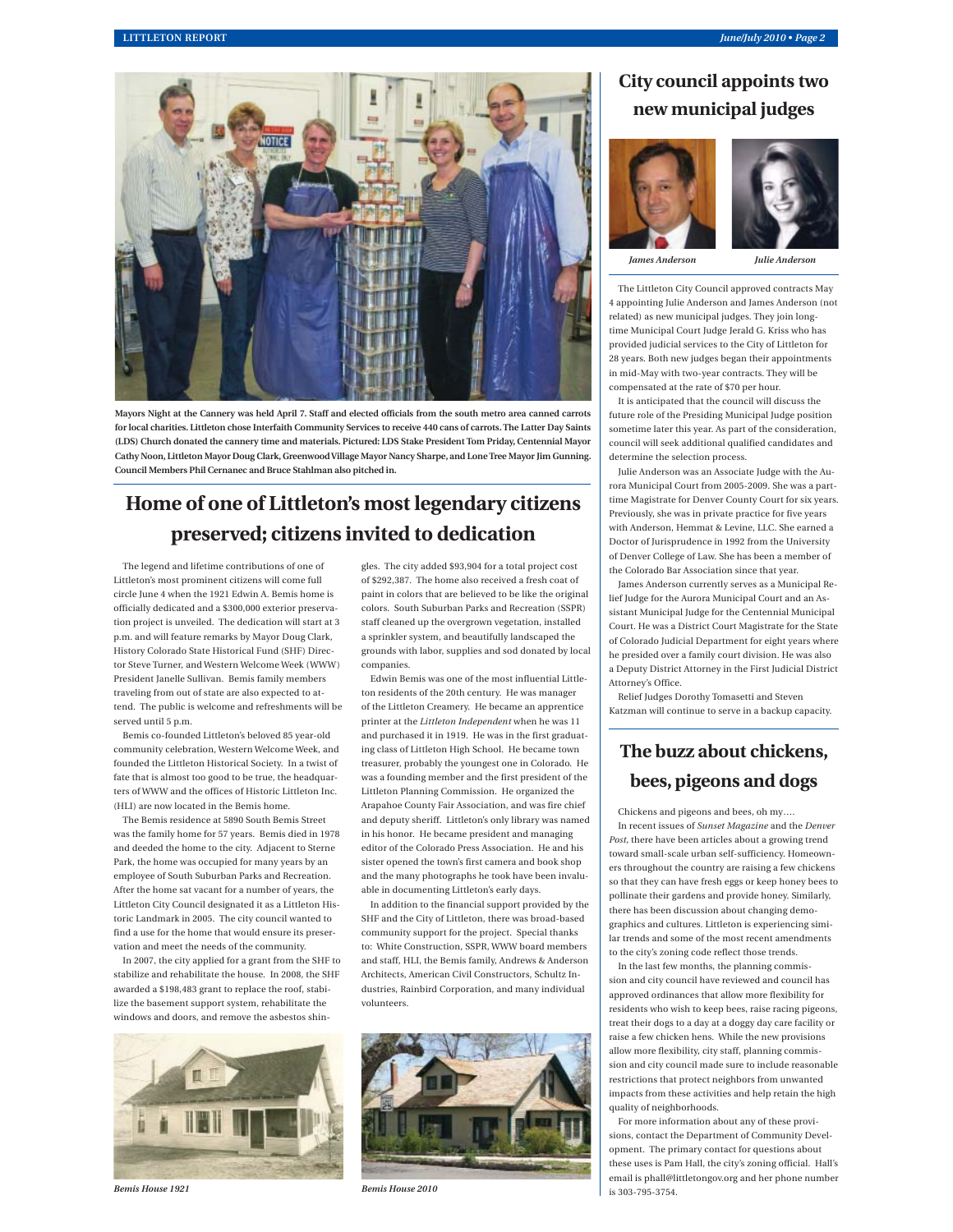

**The Cities of Littleton, Englewood, and Sheridan (the Tri-Cities), and South Suburban Parks and Recreation, partnered with arc Thrift Stores and Inter-Faith Community Services for the Epic Spring Cleaning Event, Saturday, April 17 at Pirates Cove Aquatic Park in Englewood. More than 3,000 pounds of clothing, household goods and food were collected that will help people with developmental disabilities and the underprivileged. Littleton City Council Member Bruce Stahlman is pictured fourth from the right.** 

#### **Money available for small business energy efficiency**



Small and medium-sized Littleton businesses can apply for funds to pay for assessments and energy efficiency upgrades through the Governor's Energy Office and the American Recovery and Reinvestment Act. Participants will reduce energy and operating costs, help stimulate local clean energy jobs, and reduce carbon emissions.

To qualify, a business must operate in a space less than 25,000 square-feet, submit an application, attend an energy data management training workshop, and be willing to track utility usage after upgrades are implemented. Businesses can receive a free lighting audit, a comprehensive facility energy audit reimbursed up to 50 percent of the cost up to \$100, receive rebates of up to 50 percent of the cost of new energy efficient lighting up to \$2,000, get paid for the cost of 50 percent of recommissioning services up to \$3,000, and be reimbursed up to \$100 for setback thermostats. Applications can be downloaded at www.littletongov.org and should be returned to the Littleton Building Division office at 2255 West Berry Avenue. Call Trident Energy at 303-247-0193 for more information.

#### **Bemis Library to use collection agency**

Bemis Library began using a collection agency June 1 to help recover library materials that are 45 days overdue. Nearly \$20,000 in library materials have been unrecoverable over the last three years. It is hoped that a collection agency can reduce those losses.

An 1986 ordinance made it unlawful to retain library materials more than 30 days past their due date and allowed the library to cite patrons into municipal court by issuing a summons and setting a court date. Prior to sending the summons, library staff made multiple attempts to contact patrons via mail and phone calls.

Library staff suggested using a collection agency instead of the summons process. In addition to saving staff time, collection agencies can do "skip-tracing," that is, find patrons who have moved away and left no forwarding address. After a thorough evaluation by staff, the library board, and city council, a 90-day trial period was approved and the summons process was suspended. Unique Management Systems, an agency specializing in the recovery of library materials, was selected. The cost per account is \$8.95. For more information call 303-795-3961.



#### **Earth Day trees planted**

Volunteers from the Littleton Breakfast Optimist, Lions, Rotary and Sertoma service clubs joined City of Littleton and South Suburban Parks and Recreation staff to plant 40 trees along the Mary Carter Greenway Trail on a soggy spring day April 22. This year's location was near the tennis bubble at West Bowles Avenue and South Santa Fe Drive.

#### **Artisans wanted for 39th Annual Friends' Craft Fair**

Are you looking for a craft fair to sell your wares? Then this is the show for you!

**Sponsored by the Friends of the Littleton Library & Museum Saturday, October 2 • 9 a.m. – 4 p.m. • Ketring Park**

This is a "hand-crafted by crafter only" show and is juried. There is a huge following of shoppers; many crafters have said this is one of their most successful shows of the year. For more information call Sherry Kling at 303-795-3950.

#### **Pre budget hearing scheduled for June 15**

The City of Littleton's 2011 budget process kicks off Tuesday, June 15 with a pre-budget hearing at 7 p.m. This will provide citizens an opportunity to give the city council ideas they feel are important and should be considered for the upcoming annual budget. The city welcomes input on any issue from programs offered to levels of service provided.

For questions contact Doug Farmen, finance director, at 303-795-3765.

## Entertainment

#### **Littleton Museum summer concert schedule**

Bring your family and friends and enjoy a picnic before the concert. All concerts begin at 7 p.m. and are free.

| June 2           | reton<br><b>Runaway Express</b>                      |  |
|------------------|------------------------------------------------------|--|
| June 9           | <b>Jubilant Bridge</b>                               |  |
| June 16          | <b>Urban Island Steel Band</b>                       |  |
| <b>June 23</b>   | <b>JNIVERSAD</b><br><b>After Midnight Swing Band</b> |  |
| June 30          | Owen Kortz Trio                                      |  |
| July 7           | $1970 - 2010$<br>Willson & McKee                     |  |
| July 14          | Mile High Banjo Society                              |  |
| July 21          | Joni Janek & Centerpiece Jazz                        |  |
| July 28          | Dakota Blonde                                        |  |
| <b>August 18</b> | Museum's 40th Anniversary Celebration                |  |

Rain dates: Thursdays July 8, 22 and 29. Call the museum for more information at 303-795-3950.

#### **Attend South Suburban's Summer Theater**

South Suburban Parks and Recreation's Youth Theater Production Class presents *Little Red Riding Hood*, a short family play that portrays a jailbreak wolf who is wreaking havoc among the fairy tale characters including Little Red Riding Hood and the Three Little Pigs. This memorable play, written and directed by Judy Rose, will be performed free by youth ages 11-18 at 10 a.m., in five South Suburban parks during the week of June 15-19.

- June 15, Walnut Hills Amphitheater, 8195 E. Costilla Blvd., Centennial
- June 16, Hudson Gardens Original Amphitheater, Littleton (admission to the gardens is required)
- June 17, Sterne Park, south shelter, 5800 S. Spotswood St., Littleton
- June 18, Gallup Gardens, 6147 S. Gallup St., Littleton
- June 19, Sweetwater Park, near the playground, 8300-1/2 Sweetwater Rd., Lone Tree

This free program is supported by the Scientific and Cultural Facilities District. For more information regarding Theater in the Park call 303-730- 4612. For other performing arts opportunities visit www.sspr.org.

#### **Town Hall Arts Center 2010–2011 season**

*The Love List* **July 30– August 22, 2010**

*Rent* (Rated R*)*  **September 17 – October 17, 2010**

*White Christmas* **November 12 – December 26, 2010**

*The 25th Annual Putnam County Spelling Bee*

**January 7 – January 30, 2011**

*The Unsinkable Molly Brown* **February 11 – March 13, 2011**

*Chicago* **April 1 – May 1, 2011**

*Damn Yankees* **May 20 – June 19, 2011**

Single tickets go on sale July 1. Reserved seating tickets priced \$21-\$36 at the Town Hall Arts Center box office, 303-794-2787 ext. 5 or online at www.townhallartscenter.com.

Town Hall Arts Center is a Colorado 501(c) 3 not for profit organization.

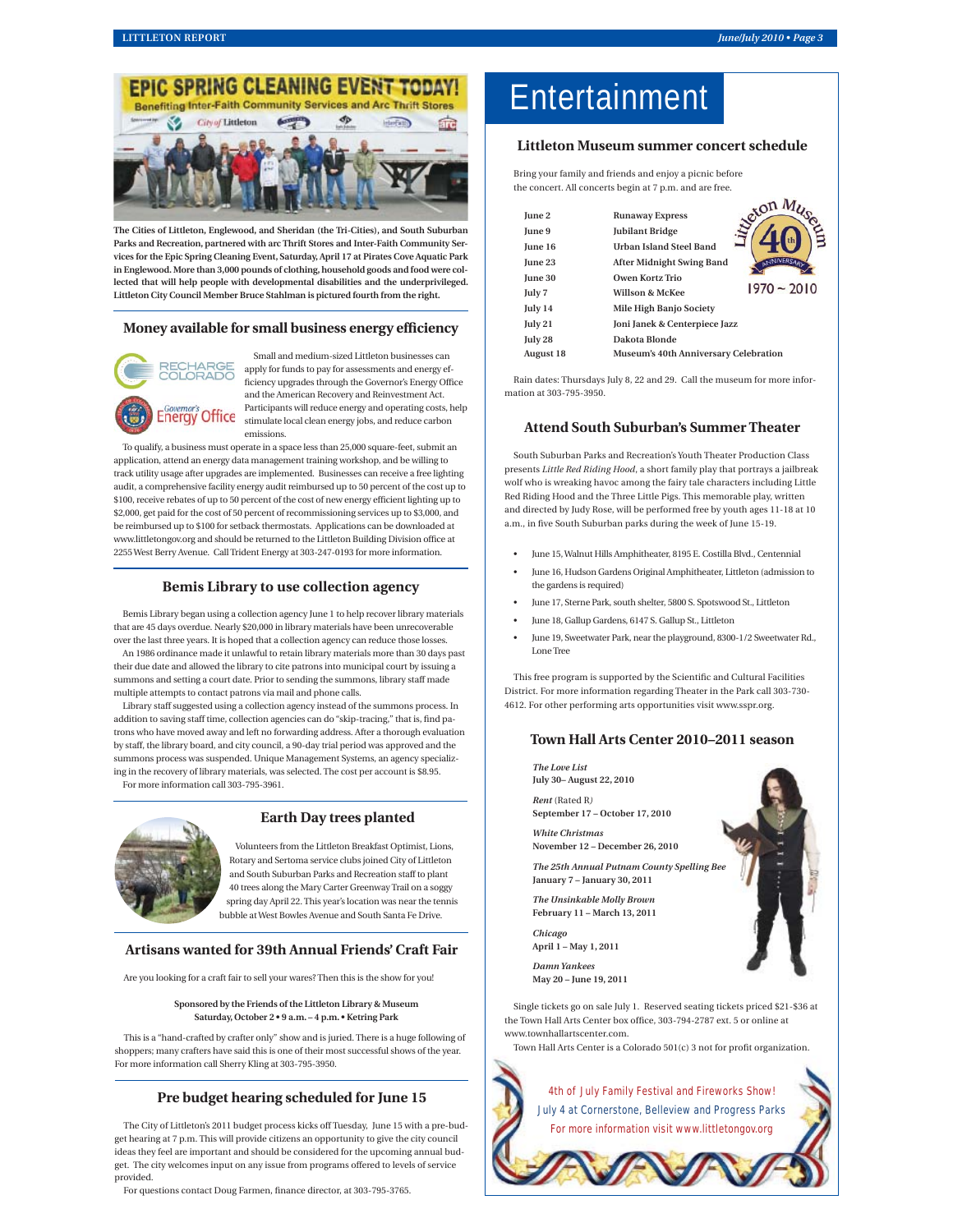## **City partners in open space acquisitions**

The City of Littleton, Great Outdoors Colorado, Arapahoe County, South Suburban Parks and Recreation, the South Metro Land Conservancy and the Trust for Public Lands have all partnered to acquire key properties for open space. Within the past year, four parcels have been purchased:

**Lee Gulch property**–this is a 6.2 acre parcel on the south side of Lee Gulch, between South Santa Fe Drive and the South Platte River. The site is the original location of a large residence; later the Arapahoe Detox Center occupied the area. The building has been removed and the site has outstanding views to the west and access to Lee Gulch and the Mary Carter Greenway.

**Murray property–in excess of five acres, this land is on the west side of South Santa Fe Drive just north of Chenango** Avenue. For many years, there was automotive storage and repairs done on the site. This open space acquisition is adjacent to the Big Dry Creek Trail with easy access to the Mary Carter Greenway. The original residence will remain for three years, then be demolished; all other buildings will be removed later this year. The site will be used for open space and passive recreation.

Big Dry Creek Trailhead-this site is in excess of five acres in the vicinity of East Powers Avenue and South Washington Street in northeast Littleton. Originally planned for six home sites, the property was acquired by South Suburban, with assistance from the City of Littleton, Arapahoe County, Great Outdoors Colorado and the Trust for Public Lands. The property will be used as trailhead access to the Big Dry Creek pedestrian/bicycle trail.

Oxbow property-this was the first of the open space acquisitions along the South Platte River funded with South Platte Greenway Legacy funds. Along the east side of the river, north of Belleview Avenue, the site will be transformed from a former storage area for a landscaping business into open space and wildlife habitat.

Ensor property–following many years of negotiations and difficult acquisition procedures, the city is finalizing the purchase of 7.8 acres on the east side of the river, south of Mineral Avenue. The site of a former turf farm and owned by the Ensor family for more than five decades, this will be a significant addition to South Platte Park.

 All of these property acquisitions are a result of several years of discussions with numerous agencies and property owners. The cooperation of all participating jurisdictions has been critical to the successful open space and park purchases throughout the city.



#### **Public invited to City Ditch Trail open house**

The second public meeting/open house on the proposed City Ditch/Littleton Community Trail will be June 23 from 4-7 p.m. at the Buck Recreation Center. The second phase of the trail project extends from Littleton Boulevard to the Lee Gulch trail at Lower Ridgewood Park.

For further information, contact the Public Services Department at pscb@littletongov.org or 303-795-3863.

#### **Independence Day reminders**

City offices, including Bemis Library and the Littleton Museum, will be closed July 5. Additionally, Littleton Fire Rescue encourages citizens to celebrate their patriotism safely and legally this 4th of July! All fireworks are prohibited within the Littleton city limits.



## 1965 flood photos needed

Do you or your parents have any photos taken during or after the Littleton flood of 1965? South Suburban Parks and Recreation is developing an interpretive exhibit along the trail at South Platte Park about the flood and subsequent creation of the nation's first floodplain park. They are in need of photos from this major event, especially from the Littleton area and of Littleton landmarks: floodwaters, evacuation, watching from hills and bridges, damage, recovery and cleanup, etc. Many of the photos in the *Denver Post* and *Rocky Mountain News* collections are unavailable, and few are specific to Littleton. If you can help, contact Michelle Wolf at 303-444-3267.

#### **Library volunteers needed**

Volunteers are needed to assist Bemis Library staff in meeting the needs of the community. Opportunities include answering phones on Friday or Saturday, shelving library materials, and processing books. A commitment of three hours per week on a set schedule is required. Applications are available at the library, 6014 South Datura Street or by calling Margery at the library at 303-795-3961.

#### **Summer Cleanup Program**

Have you started your spring cleaning and don't know what to do with all the stuff you've discovered? The City of Littleton's popular "Keep Littleton Beautiful" Summer Cleanup & Recycle Program will begin taking calls May 24. Call 303-795-3744 to schedule an appointment for a crew to come to your home and haul it all away! The city will continue to schedule pickups until all time slots are full, so call early to assure a pickup time. The program ends the first part of August.

The city will pick up items such as old appliances, used tires (four per household), discarded furniture, refrigerators, stoves, dishwashers, electronics and other hard to dispose of objects that your regular trash hauler will not accept. For more information call Code Specialist Rebecca Thompson at 303-795-3831.

## **City provides off-street parking for downtown customers and employees**

Since 2001, the City of Littleton has leased 70 parking spaces at 5663 South Prince Street from Reinke Brothers to provide parking for downtown employees and customers at a central location. Downtown customers may park in the Reinke lot for the posted time limits. Employees of downtown businesses may obtain a permit to park for extended periods in designated spaces on a first-come basis. Parking is available seven days a week, with the exception of Western Welcome Week Grand Parade Week and the Halloween season, October 1–31, when the leased spaces are not available to the city.

All customers and downtown employees looking for public parking should be careful to park in the spaces marked as two-hour or four-hour public parking and avoid parking in the spaces reserved for Reinke Brothers as the lot is carefully monitored by Littleton Police.

Employers within the area bordered by Rio Grande, Church Street, South Santa Fe Drive and West Berry Avenue are sent letters each year when the new contract has been signed and permits are available. Employees of downtown businesses interested in receiving a free parking permit may bring their car registration, employer's name, address and phone number to the Littleton Community Development Department (303-795-3748) located on the first floor of the Littleton Center, 2255 West Berry Avenue. Reinke Brothers is located at 5663 South Prince Street.





**The Tavern Group of Denver will soon break ground on the Tavern Littleton, a 250-seat restaurant and bar at the northeast corner of Main and Curtice Streets. The two-story, 7,200 square-foot brick building will feature arched windows and a second story deck. The building is in the Main Street Historic District and will be only the second building constructed on Main Street since 1964. The Historical Preservation Board approved the design at its March 18 meeting. Construction is expected to begin in July.**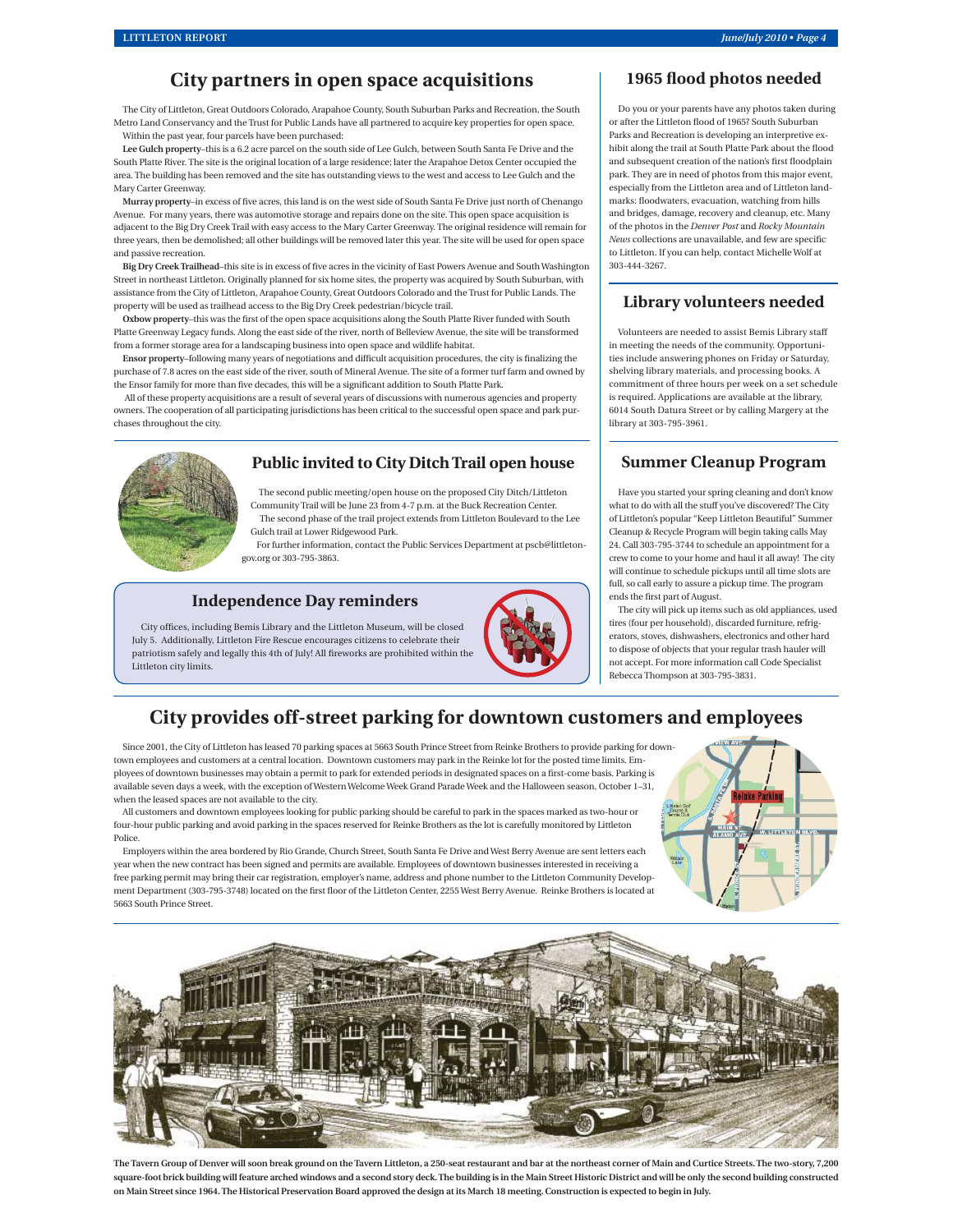#### **LPD addresses red light enforcement questions**

Since the Intersection Safety Program began last summer with automated red light enforcement, some citizens have asked how does the law define entering the intersection?

The Model Traffic Code for Colorado is clear that when a vehicle is facing a steady circular yellow or a yellow arrow, the driver is warned that the related green movement is being terminated and that a red indication will be exhibited immediately thereafter. In essence, the yellow signals are a warning for drivers to be prepared to stop or to stop in preparation of the red

signal.

Essentially, it is a violation to enter the intersection after the signal has turned red. The red light enforcement cameras are set to take a picture of a vehicle before it enters the intersection with a red light and then a picture of the vehicle in the intersection on the red light as well as pictures of the license plate and a cropped picture of the driver. Once a violation is noted the pictures are reviewed by representatives of the red light company and by a Littleton Police Officer to confirm that there was a violation of the Model Traffic Code. Once all of the reviewers agree that there is a violation, a Notice of Violation is mailed to the registered owner of the vehicle.

Police also receive some questions about the timing of the yellow lights at different intersections. The timing of the lights is set in accordance with the Manual on Uniform Traffic Control Devices and takes into consideration the speed on the roadway as well as the size of the intersection. At some intersections the turn times may be shorter or longer in order to facilitate the traffic patterns. The timing of the lights in Littleton are coordinated with the Denver Regional Council of Governments to assist with traffic flows in the metro area.

#### **Bemis Library and LPD host "Teen CSI" class**



During the week of July 6-8, the Littleton Police Department (LPD) and Bemis Public Library will present the second annual Teen CSI class at the library. The 15-hour class is part of the Bemis Public Library 2010 Teen Summer Reading Program. It is open to local high school students, grades 9 through 12. LPD instructors will provide participants with training in various evidence-related topics including criminal investigation, fingerprints, computer forensics, footwear impressions, crime scene photography, and

bloodstain pattern analysis. Hands-on instruction and practical exercises will be emphasized throughout the course. On the final day, the students will photograph, diagram and collect evidence at mock crime scenes and then present their work to the class. The students and staff will be assisted each day by volunteers from the Littleton Police Citizen Academy Alumni Association. The first class was such a resounding success that this program has become an annual event.

All students will be issued a Teen CSI t-shirt, group photo and certificate that will be presented by LPD command staff and Margery Smith, library director.

#### **Citizen forums and outreach meetings scheduled**

Citizens are invited to attend Littleton City Council outreach meetings this summer. On June 17, the council will have a breakfast meeting with state legislators from the south metro area. The meeting will begin at 7:30 a.m. in the community room of the Littleton Center at 2255 West Berry Avenue. Citizens are welcome but should make a reservation 72 hours in advance by calling 303-795-3720.

The second breakfast meeting of the summer will be with Downtown Littleton merchants. That meeting will be held July 15 at 7:30 a.m. in the community room. Once again, anyone who would like to attend is asked to make a reservation.

Finally, residents of District I, the northwest quadrant of the city, are invited to a Citizen Forum July 27 at 7 p.m. in the city council chamber and community room at the Littleton Center. Citizen Forums give residents an opportunity to visit with council members, staff, and their neighbors, and learn more about what is going on in the community. Invitations are sent to each postal patron. Refreshments will be served; reservations are not necessary.

For further information, contact the city manager's office at 303-795-3720.

#### **Sewer bills coming soon**

The city will mail sewer and storm drainage utility bills approximately June 15. A residence inside the city limits for a single-family will change from \$209.59 to \$228.45 per year for sewage treatment and maintenance of sewer lines. For those in a sanitation district, the fee will be \$173.38 per year.

A multiple-family residence will change from \$178.15 to \$194.18 per dwelling unit. In a sanitation district, the fee will be \$147.37 per unit.

Storm drainage rates are applicable only to properties located inside the city limits. Single-family units are a flat \$24 per year and commercial properties are based on the impervious area of the property.

Payment is due by August 16. If full payment is not received by August 16, a 25 percent penalty will be added and a past due bill will be mailed in late August.

For questions or inquiries call 303-795-3772.

#### **National Night Out returns for 2010**

Join the Littleton Police, Littleton Police Citizens' Academy Alumni and McGruff the Crime Dog at National Night Out (NNO) August 3.

NNO is the one night a year that residents in the community come together to give crime a "going away" party. NNO is designed to heighten drug awareness and crime prevention. NNO also promotes local anti-crime programs such as Neighborhood Watch.

Participants do not need to be involved in any type of Neighborhood Watch to participate in NNO, but NNO is the perfect night to begin a Neighborhood Watch program on your block.

Littleton residents and business owners are encouraged to organize block parties to strengthen neighborhood spirit and develop community partnerships with the police department.

The Littleton Community Outreach Unit is organizing NNO for 2010, when Littleton joins thousands of other communities in demonstrating a commitment to crime prevention and ending criminal activity in the community.

NNO will take place from 4 to 10 p.m. August 3. Littleton police officers, citizens' academy alumni and McGruff the Crime Dog are all available to attend parties. To register a party or obtain more information about NNO 2010:

1. Contact the Community Outreach Unit at 303-795-3712.

2. Go to the City of Littleton website, www.littletongov.org/police and look for the National Night Out link.

3. Complete the application below and mail to the address on the application.

| NATIONAL<br>$+2010+$                                   |  |  |  |
|--------------------------------------------------------|--|--|--|
| <b>ECOMMITMITY NETWEENEPS</b>                          |  |  |  |
|                                                        |  |  |  |
|                                                        |  |  |  |
|                                                        |  |  |  |
|                                                        |  |  |  |
| Mail completed form to:<br>Littleton Police Department |  |  |  |

Attn: Community Outreach Unit / NNO App. 2255 W. Berry Ave., Littleton, Colorado 80165



#### **DISCOVER WHAT IT TAKES TO WORK AS A POLICE OFFICER AND ATTEND THE JUNIOR POLICE ACADEMY**

The Littleton Police Department and ACC will sponsor a Junior Police Academy from June 21-25. The class, for grades 6-9, costs \$69.

Space is limited, so register early!



**LITTLETON POLICE DEPARTMENT** and Arapahoe Community College

www.arapahoe.edu

REGISTER BY CALLING 303-797-5608.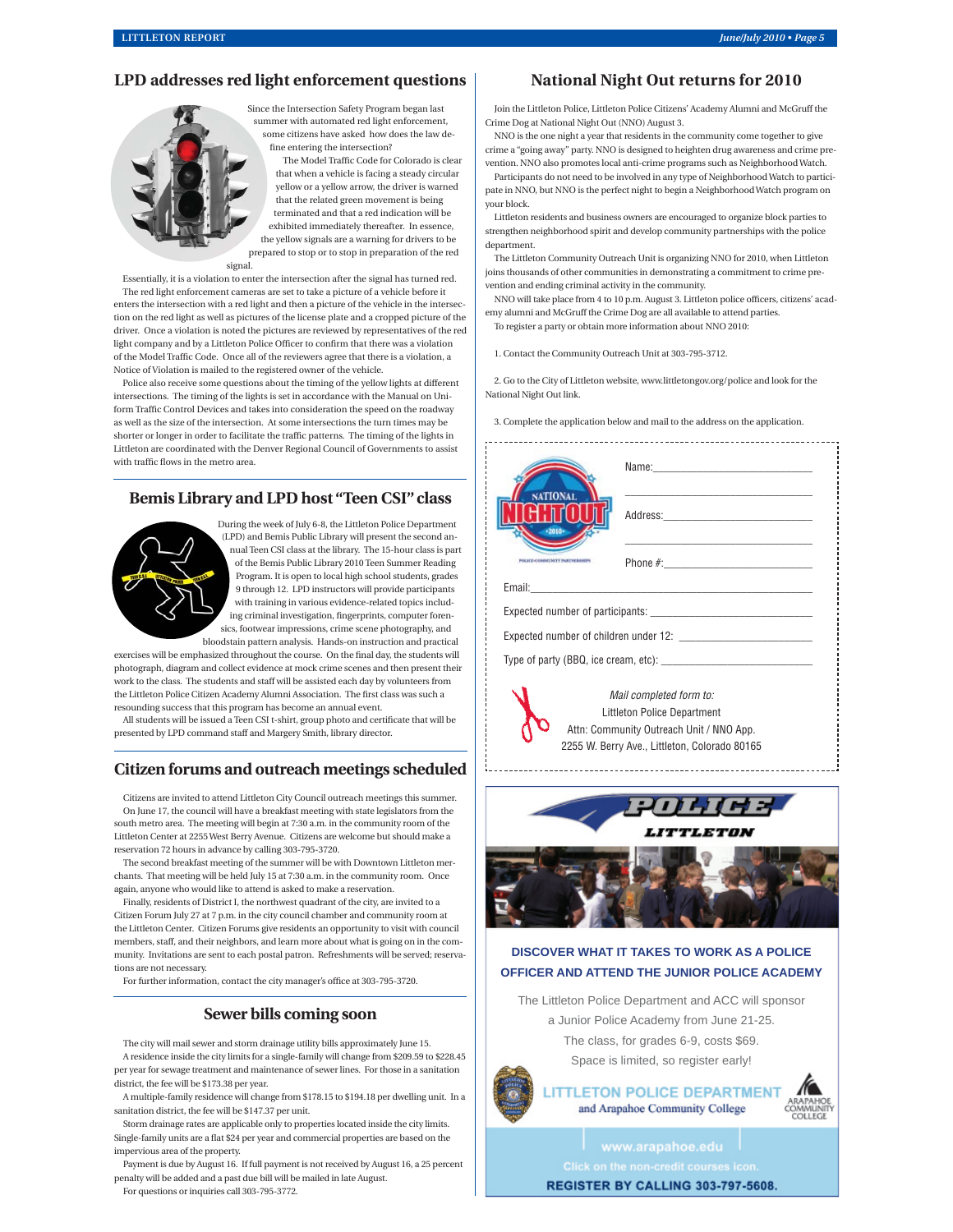## Awards and **Milestones**

#### **LHA awards scholarships**



The Littleton Housing Authority (LHA) Scholarship Foundation has awarded four college scholarships to: Kendle Terrill, Jordan Dixon, Kathleen Davis and Tina Oberg.

The Scholarship Foundation annually awards college scholarships to graduating seniors from Heritage,

Arapahoe, Littleton and Options High Schools. Students are required to maintain a 2.5 GPA, have recommendation letters from teachers and counselors, qualify as a low-income family, and be involved in school activities and the community. This year, with a donation from First Bank, a total of \$7,000 was awarded.

The LHA Scholarship Program has evolved over the years and has been expanded to include any low-income household in the Littleton Public Schools community, not just LHA families. In 2010, the board approved the inclusion of LHA heads of household or their spouses to apply for scholarships to vocational training or college classes.

The award winners will be honored in July at the annual Perfect Attendance Awards celebration.

#### **Museum nominated for prestigious award**

The Littleton Museum has been nominated as an El Pomar Foundation 2010 Awards for Excellence nominee.

The Awards for Excellence program was established in 1989 by El Pomar Foundation to honor the outstanding achievements of Colorado's nonprofit organizations. A statewide selection commission of distinguished Coloradoans, appointed annually by the trustees of El Pomar Foundation, selects non-profit organizations that do exemplary work. As a nominee, the museum will be considered for one of the finalist or winner spots in the Special Projects category that will be voted on in June.

#### **Historic Preservation awards announced**

On May 20, six individuals and the City of Littleton were honored by Historic Littleton, Inc. and the city's Historical Preservation Board for their outstanding contribution to historic preservation.

Michael Bahr received an award of merit for his work to preserve and enhance the Leach House, a Queen Anne style wood frame house located at 2596 Alamo Avenue, which serves as the office for his law firm, Bahr and Kreidle.

Arthur and Anita Garfein received the award for preservation stewardship for the maintenance and preservation of the Hunter Residence, 3986 W. Bowles Avenue, built in 1889 as a country residence, which has served as their home for many years.

Amy and Kyle Reed, owners of The Melting Pot Restaurant, were honored for their on-going stewardship of the Carnegie Library, 2707 W. Main Street.

Rebecca Kast, former city council member and past president of Historic Littleton, Inc., was honored for her many years of work towards preserving the historic character of the community.

The City of Littleton was awarded with an outstanding achievement award for the recent preservation work on the Bemis House that included a new roof, siding and repair of the original existing windows. This project was funded by a generous grant from the State Historic Fund with additional funds from the city.

#### **L/EWWTP project honored**

The environmental engineering firm Brown and Caldwell won the 2010 American Council of Engineering Companies (ACEC) Engineering Grand Award for its \$114 million expansion and upgrade of the Littleton/Englewood Wastewater Treatment Plant (L/EWWTP).

The award was presented April 27 during the American Council of Engineering Companies (ACEC) annual gala, dubbed the "Academy Awards of the engineering industry." Each year, the ACEC reviews the top projects from each state and selects a few for the national Grand Awards. This year, with nearly 170 projects in the competition, ACEC selected the Littleton/ Englewood project as one of the top eight Grand Awards.



**City of Littleton employees celebrated Earth Day April 22. City Manager Jim Woods held a drawing for all employees who traveled to work using alternative means of transportation. Prizes were donated by O'Tooles Garden Center. Bemis Library was the inaugural recipient of a traveling trophy; awarded to the department who has implemented the most effective green initiatives. Library Director Margery Smith accepted the award from Woods.**

#### **Summer means return of weed season**



This is the time of year when weeds and grass grow fast and need to be cut or removed on a regular schedule. The Littleton City Code states: "It shall be unlawful for any owner of real property to fail to cut or cause to be cut, all weeds growing thereon or to fail to take reasonable steps to control noxious vegetation in the city. Weed is defined as:

weeds, grass, or brush which has grown to maturity or is in excess of eight inches in height." For more infor-

mation or to report weed violations call 303-795-3831 for properties west of South Windermere Street or 303-795-3759 for properties east of South Windermere Street.

#### **Carousel of Music returns August 11**

The 31st Carousel of Music kicks off the 82nd annual Western Welcome Week (WWW) Wednesday, August 11. A perennial favorite with families during WWW, this event features appearances from the Colorado Honor Band, the Denver Concert Band and the Littleton Chorale. The festivities will take place from 5 p.m. to dusk at the Littleton Center/Geneva Lake Park located at 2255 West Berry Avenue.

Also returning this year will be onedollar canoe rides on Geneva Lake, free face painting and temporary tattoos for the kids; and hot dogs, chips, soft drinks, and ice cream sandwiches for 50¢ each.

The City of Littleton thanks the sponsors of the event: Bradford Auto Body, Inc.; Colorado Business Bank, Arapahoe County, Littleton Housing Authority, Reinke Brothers, Littleton Public Schools, South Suburban Parks and Recreation and Arapahoe Community College. For

more information call 303-795-3720.



PEINKE BROS

WE **OUR SPONSORS!** 



## **Do you know where you're going? Sign-up for a south metro trails map**

The South Suburban Park Foundation has complimentary South Metro Trails Maps available at www.sspf.org. The color, pocket-sized pamphlet includes seven regional and local trails located within Arapahoe County. Each of these major trails provides a vital connection or spine to the south metro trail system. A comprehensive trail system map is available as a fold out to help plan longer trips as well as the opportunity to view the trail network system.

Thanks to Arapahoe County and the South Platte Working Group for their support of this project. To become a foundation member to support this, and other projects, visit www.sspf.org and click "trails map" to receive a complimentary copy.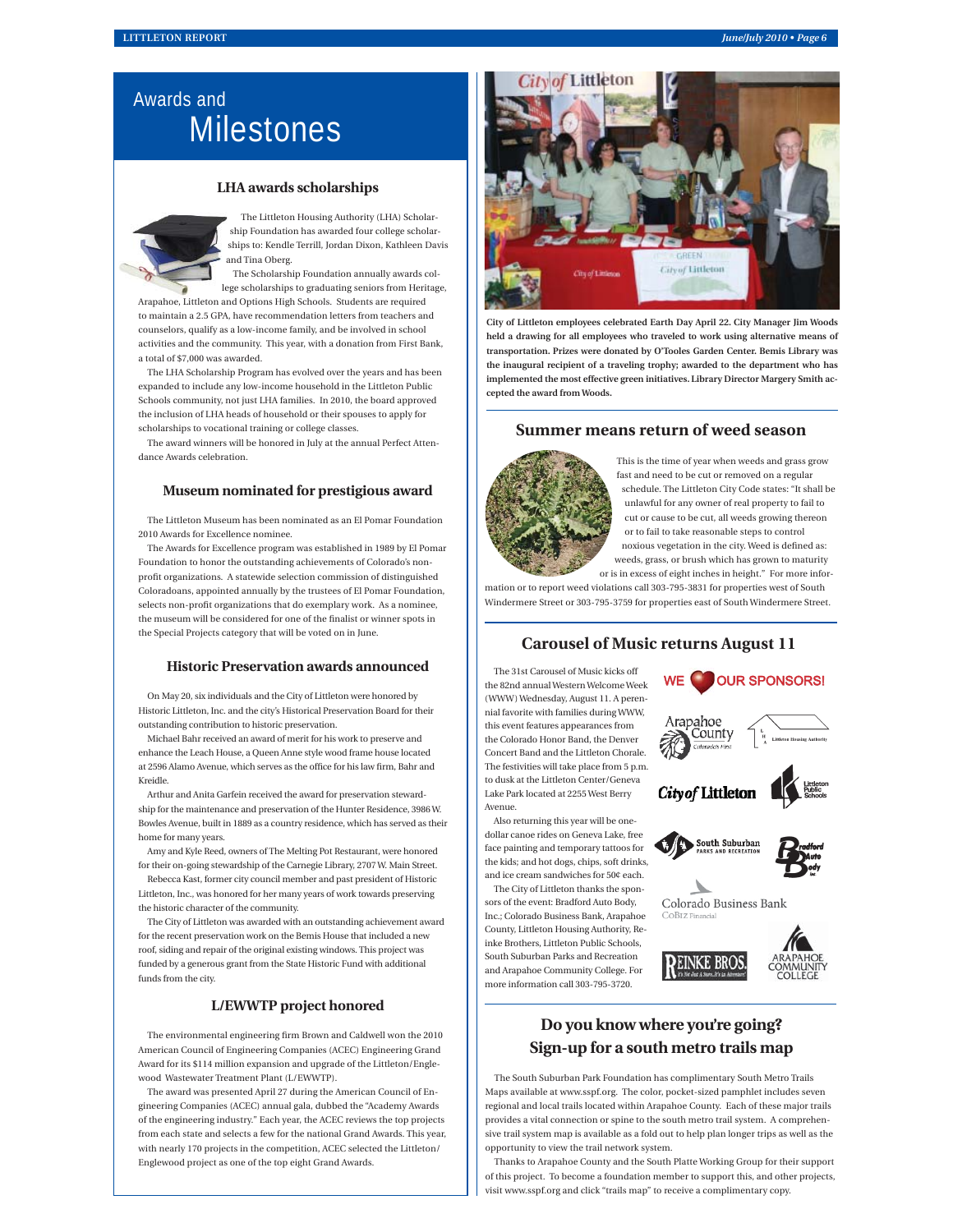## **Register at Bemis Library for the Adult Summer Reading Program**

#### **Adult Summer Reading Program: Water Your Mind–Read**

Cultivate yourself this summer with the adult summer reading program. Register and receive a gift, then fill out a drawing slip for every book read. Also take part in activities to earn more chances to win weekly prizes or the grand prize, a \$100 gift certificate to Aspen Grove Lifestyle Center.

#### **Movie Matinee:** *The Young Victoria*

The early life of the queen is the focus of this romantic historical drama, June 5, 2 p.m.

#### **The Chatfield Story**

The incredible story of Edward L. Chatfield and the Chatfield family, June 8 at 7 p.m. Speakers Terry and Peg McCarty have unearthed compelling new information about Chatfield's experiences during the Civil War.

#### **Pan For Gold!**

Find a gold nugget! This program for families is June 12 from noon-3 p.m. The Gold Prospectors of the Rockies will teach you how to pan for gold in water troughs set up on the front lawn.

#### **Musical Moments at Sophie's Place**

On June 19 at 2 p.m., hear the story and selected songs from the musical *Phantom of the Opera*. On July 10 at 2 p.m., *The Vibe Tribe*, a Dixieland and swing band, will entertain with the unique sound of the vibraphone, clarinet, bass, drums and vocals.

#### **Safe Wealth Accumulation Secrets Unveiled**

Do you know what your options are in today's volatile market? Find out at this program June 28 at 7 p.m.

#### **"Digging" King Tut**

Get ready for the big King Tut exhibit coming to the Denver Art Museum in July. This presentation July 13 at 7 p.m. will help you gain an understanding of King Tutankhamen from an historical <sub>-</sub><br>and archaeological viewpoint.



This financial program July 26 at 7 p.m. will cover wills, living wills, basic estate planning, trusts, and the probate process.

#### **Flourish! Remarkable Plants for Your Garden**

Learn about special plants cultivated at the Denver Botanic Gardens over its 50-year history July 27 at 7 p.m. The senior curator at the gardens will also talk about its ties to the Littleton community.

#### **Discussions on the National Health Care Reform Plan**

If you would like to learn more about the Health Care Reform Plan, join the discussions July 12 and August 9 at 2 p.m. The programs will be facilitated by the South Metro Health Alliance and include presentations from health professionals, state officials and advocacy groups.

#### **SENIOR PROGRAMS**

**Senior Book Club**

First Monday of the month at 2 p.m.

June 7: *Patriot Hearts* by Barbara Hambly. The triumphs and turmoil of early America are revealed through fictional portraits of four famous women.

July 12: *To Kill a Mockingbird* by Harper Lee. The explosion of racial hate in an Alabama town is viewed by a little girl whose father defends a black man accused of rape.

#### **Senior Wii Bowling**

Third Thursday of the month (June 17, July 15) at 2 p.m. Whether you're an expert Wii bowler or have never tried it before, experience the fun of Wii bowling! No registration required, and you do not have to attend every month to participate.

#### **TEEN PROGRAMS**

#### **Summer Reading Program: Make Waves @ Your Library!**

Online registration continues until the program's conclusion July 31. The registration link will be on the Bemis home page at littletongov.org/bemis and the teen blog at bemisteen.blogspot.com. All participants who complete the program will receive a free book, and numerous prizes will be awarded throughout the program.

#### **Egyptian Hieroglyphics**

Learn to read and write basic Egyptian hieroglyphs June 3 at 2 p.m. Participants will create a cartouche of their name. Registration is required.

#### **The Art of You!**

On June 10 at 2 p.m., a professional artist will teach you how to combine lettering and images to create a piece of art that reflects the real you and a banner that will be displayed in the library. Registration is required.

#### **Teen Talent Show**

Who is Littleton's most talented teen? Winners will each win a \$200 savings bond from Colorado Business Bank. Registration for this event, including tryouts, is required. Tryouts for middle school students will be June 16 at 7 p.m.; tryouts for high school students will be June 23 at 7 p.m. The Talent Show will be July 14 at 7 p.m.

#### **Science Matters: Under the Sea**

On June 22 at 2 p.m., travel from the seashore to the deep sea, come face-to-face with a squid, create a tide pool, and make an angler fish game. Registration is required.

#### **Teen Movies**

*The SpongeBob SquarePants Movie* July 1 at 3 p.m., and *Percy Jackson and the Olympians: The Lightning Thief* July 19 at 2 p.m. Free popcorn and lemonade.

#### **Working with Water**

A hands-on learning program. Make eggs float, create water explosions, give steam color, and make a small lava light! July 30 at 2 p.m., registration required.

#### **Wii Games**

Compete in these special tournaments for prizes: June 17: Sword Fighting (11 a.m.-1 p.m.) July 15: Guitar Hero (11 a.m.-1 p.m.)

#### **Anime Club**

First Saturday of the month at noon. June 5: *Case Closed, The Phantom of Baker Street* movie July 3: Title will be selected at June meeting.

#### **Teen Advisory Group**

Fourth Friday (June 25, July 23) at 3:30 pm.

#### **CHILDREN'S PROGRAMS**

#### **Summer Reading Program: Make a Splash @ Bemis!**

The summer reading program has started, but there is still plenty of summer left for you to join. Pick up a reading record to track your reading time and collect prizes along the way.

**Summer Entertainers–***(For children ages three and up. All shows begin at 2 p.m.)* June 9: Splish, Splash and Sing. Guitars, kazoos and percussion make this live, interactive music program fun for the whole family.

June 16: The Elstuns' Magic and Comedy Hour Live! A side-splitting show featuring funny antics of a live bunny and bird.

June 23: Professor Klutzo, the H2O Variety Show. Professor Klutzo and his puppet sidekicks make a splash with music, water tricks, and juggling.

June 30: Uniquely Twisted. Storytelling and unique balloon creations combine into a tale which proves, "it doesn't matter what you look like, we can all be friends." July 13: Big Bubble Circus. A bubble circus using the wonder and science of ordinary soap bubbles.

July 20: Coconut the Clown. Dennis Brungardt transforms into a clown who highlights reading in his special show, complete with a live bunny as guest. July 27: Dave the Horn Guy. High-energy Dave performs amazing movements to create incredible musical tunes using 25 bicycle horns attached to his body.

**June Programs–***(Reservations are required. All programs begin at 2 p.m.) For kids going into grades 1-3*

June 8: Buoyant Buddies. Make fun, foamy creatures for bobbing in the water. June 15: Arrgh Matey! Fun on the high seas; draw and paint a pirate and his ship. June 22: Jumpin' Jellyfish! Learn about amazing jellyfish, listen to stories, and make your own to take home.

June 29: Splash or Sparkle. Make mobiles that sparkle to brighten your room.

*For kids going into grades 4-5* 

June 10: Sea Creature Soccer. Make a mini table soccer game with mermaids, sharks and seahorses that you can play at home

June 17: Splat, Splash, Stamp. Using recycled materials, make at least three different stamps to use for your future artwork.

June 24: Seascape. Create a colorfully unique underwater world.

July 1: Survivor, Book Island. Can you survive this activity? We'll have games, puzzles, book sharing and more!

**July Programs**–*(Reservations are required for kids going into grades 1-5. All programs start at 2 p.m.)*

July 7: Get Wet! With parent's permission, plan on a wet time.

July 14: Mr. Bones and Friends. Meet Mr. Bones, the life-sized, walking, dinosaur skeleton puppet.

July 21: Reaction Action. Fizzing, colorful molecular madness with demonstrations and hands-on activities.

July 28: Movie *Finding Nemo*. Join us for an undersea adventure and great movie snacks.

#### **Story Box**

For ages infant-36 months Tuesdays and Wednesdays at 9:30 and 10:30 a.m., and Fridays at 9:30 a.m. A 30-minute session for children and a caring adult to introduce the joy of rhythm and reading. Space is limited; free tickets available one week in advance.

#### **Story Time**

For children ages three-kindergarten Thursdays at 10:30 a.m. and 1:30 p.m. Thirty minutes of stories, songs and activities, with a puppet show the first week of the month.

#### **Theater Time**

For children 3-5th grade. A story session with fun stories and weekly puppet shows.